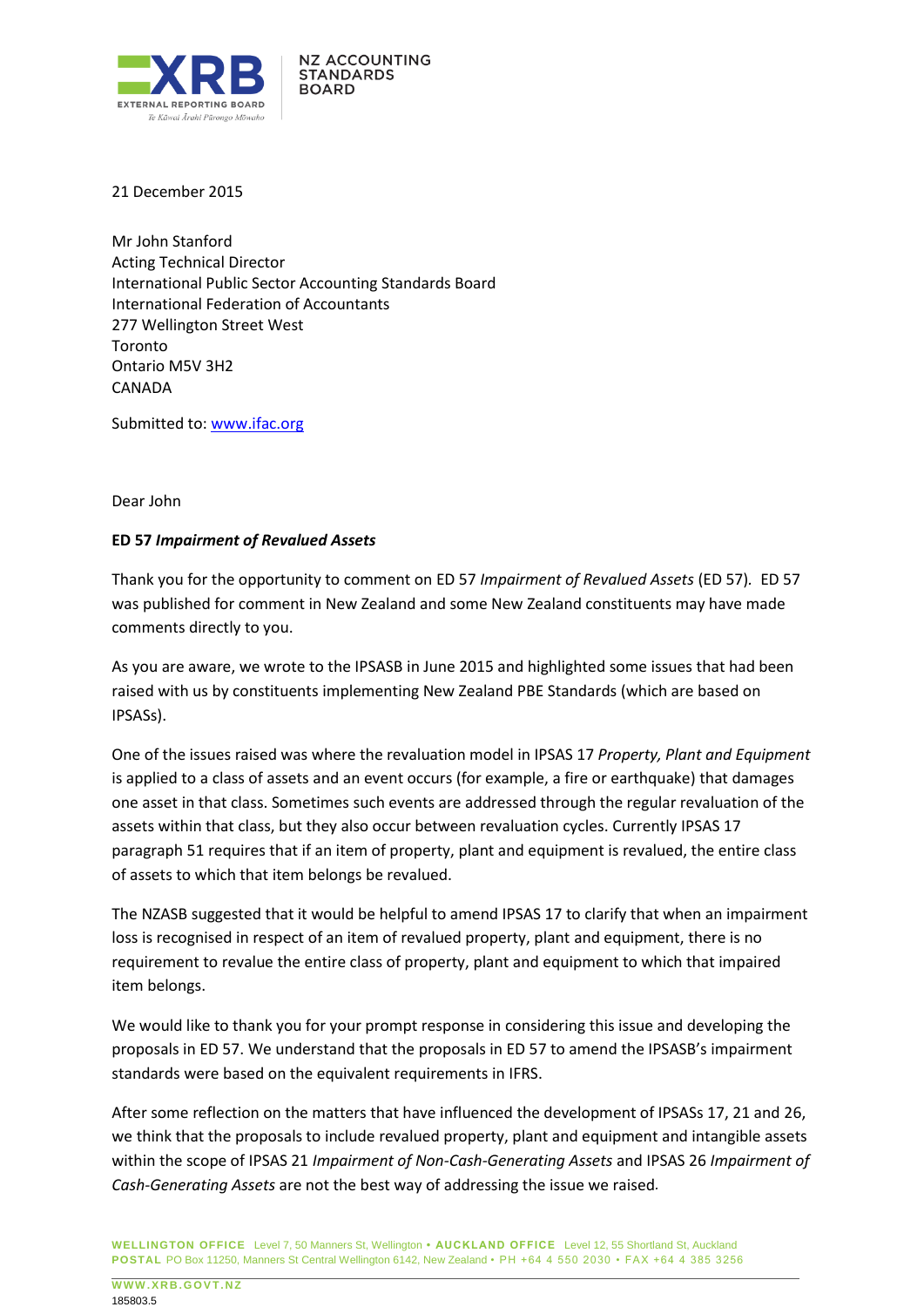Our reasons for not supporting the proposals in ED 57 are:

- (a) The original rationale for excluding revalued assets from the scope of the impairment standards is sound;
- (b) We disagree with the statement in the proposed Basis for Conclusions on IPSAS 21 and IPSAS 26 that "impairments are conceptually different from revaluations";
- (c) The difficulty of distinguishing between revaluations and impairments to meet the additional disclosure requirements proposed in IPSASs 21 and 26; and
- (d) The proposed amendments create a risk of pre-judging the outcome of the IPSASB project on Public Sector Measurement.

We discuss these points in more detail under the specific matter for comment in Appendix A of this letter.

In our view, the best way to address the issue would be to make an amendment to IPSAS 17 only. Appendix A to the letter contains the proposed wording for such an amendment. If the IPSASB does not wish to make the amendment to IPSAS 17 only, in our view, no amendments should be made to the Standards at this stage, and the IPSASB should wait for the Public Sector Measurement project to be completed.

If you have any questions or require clarification of any matters in this submission, please contact Lisa Kelsey [\(lisa.kelsey@xrb.govt.nz\)](mailto:lisa.kelsey@xrb.govt.nz)) or me.

Yours sincerely

Kubuly Civil

Kimberley Crook **Chair – New Zealand Accounting Standards Board**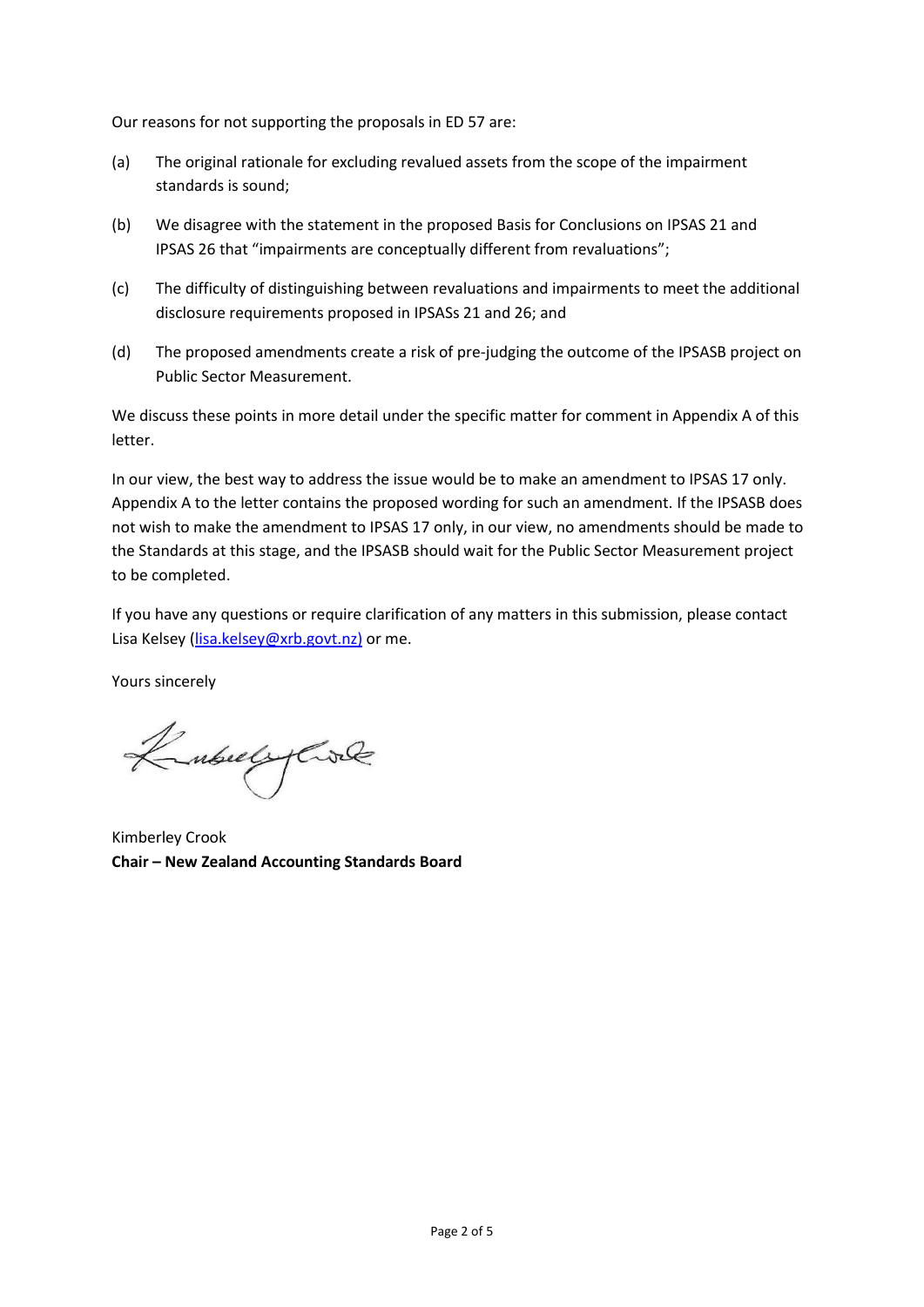## **Appendix A**

## **Specific Matter for Comment**

The IPSASB proposes to include revalued property, plant and equipment and intangible assets within the scope of IPSAS 21 and IPSAS 26 in order to (a) provide information to users on impairment losses and reversals to property, plant and equipment and intangible assets carried at revalued amounts and (b) clarify that when a revalued asset is impaired and an impairment loss is recognized, an entity is not required to revalue the entire class of assets to which that item belongs.

Do you agree with the changes to IPSAS 21 and IPSAS 26 proposed in the ED and the consequential amendments to IPSAS 17, *Property, Plant and Equipment*, and IPSAS 31, *Intangible Assets*? If not, please provide your reasons.

We do not agree with the changes to IPSAS 21 and IPSAS 26 proposed in the ED and the consequential amendments to IPSAS 17, *Property, Plant and Equipment*, and IPSAS 31, *Intangible Assets.*

Our reasons for not agreeing with the proposals are set out below:

(a) The original rationale for excluding revalued assets from the scope of the impairment standards is sound.

Currently property, plant and equipment and intangible assets measured at revalued amounts are excluded from the scope of both impairment standards (IPSAS 21 and 26). The IPSASB's rationale for this scope exclusion was that assets carried at revalued amounts under IPSAS 17 and IPSAS 31 should be revalued with sufficient regularity to ensure that they are carried at an amount that is not materially different from their fair value at the reporting date, and any impairment would be taken into account in the valuation. The IPSASB explained that the carrying amounts determined under IPSAS 17 were not likely to be materially different from those determined using the impairment standards.

So IPSAS 17 does require that the impact of adverse events on revalued assets be addressed (if the carrying amount is materially different from fair value).

(b) We disagree with the statement in the proposed Basis for Conclusions on IPSAS 21 and IPSAS 26 that "impairments are conceptually different from revaluations".

The statement that impairments are conceptually different from revaluations can be challenged on the grounds that the same sort of adverse event could cause an impairment or a devaluation, because it would affect both the asset's fair value and its recoverable amount. For example, changes in demand for the entity's services and technological changes impact on the asset's recoverable amount for impairment purposes under IPSAS 21 and IPSAS 26 and its fair value under IPSAS 17.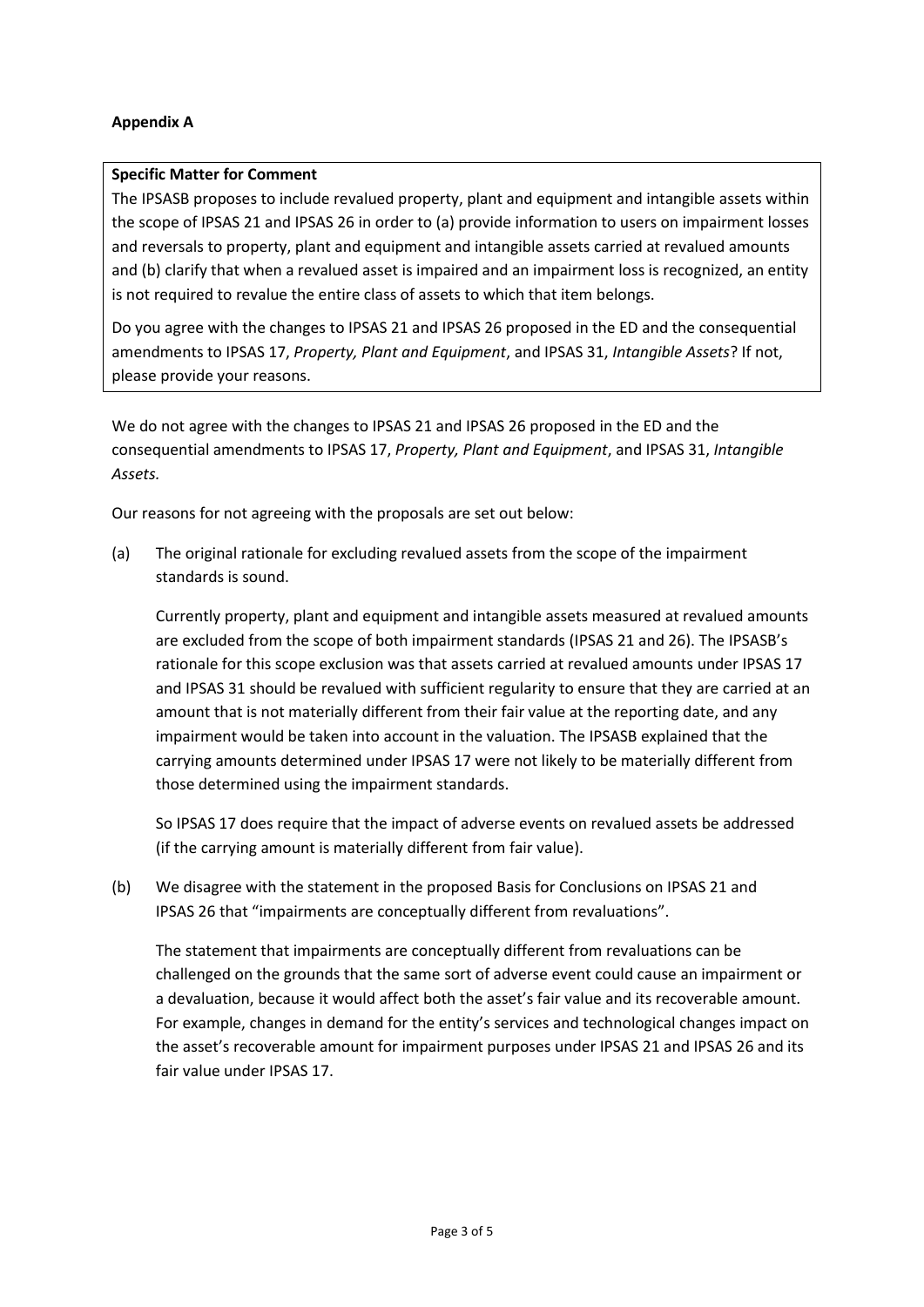IPSAS 17 contains non-integral Implementation Guidance about the frequency of revaluation of property, plant and equipment. The purpose of this guidance is to assist entities that adopt the revaluation model to determine whether carrying amounts differ materially from the fair value as at reporting date. This guidance is consistent with the requirements in IPSASs 21 and 26 in that it:

- (i) Suggests that an annual assessment of an asset's carrying amount and fair value be undertaken at the reporting date; and
- (ii) Lists sources of information that should be considered by the entity when assessing whether there is any indication that a revalued asset's carrying amount may differ materially from its fair value.

In respect of both (i) and (ii) above, this is consistent with (albeit not identical to) the requirements and indications of impairment in IPSASs 21 and 26.

(c) The difficulty of distinguishing between revaluations and impairments to meet the additional disclosure requirements proposed in IPSASs 21 and 26.

The proposed amendments to IPSAS 21 and 26 include additional disclosure requirements relating to the amount of impairment losses recognised on revalued assets and the reversals of impairment losses on revalued assets. An entity would have to distinguish between an impairment and a revaluation in order to comply with the proposed disclosure requirements.

Bearing in mind that:

- (i) Similar events can lead to an impairment or devaluation (as discussed above),
- (ii) the accounting treatment for devaluations and the recognition of impairment losses (and for revaluations and the reversal of impairment losses) is the same, and
- (iii) the disclosure requirements are substantially the same,

the benefit of distinguishing between revaluations and impairments is unlikely to exceed the costs of making that distinction.

(d) The risk of pre-judging the outcome of the IPSASB project on Public Sector Measurement.

At its meeting in June 2015, the IPSASB approved a two-phase project on Public Sector Measurement.

The NZASB is concerned that expressing the view that impairments are conceptually different from revaluations has a risk of pre-judging the outcome of this measurement project.

For the reasons set out above, the NZASB does not support the proposals in ED 57 to bring revalued assets into the scope of the impairment standards.

Pending work on the measurement project, we suggest that the IPSASB amends IPSAS 17 to address the issue that we initially raised.